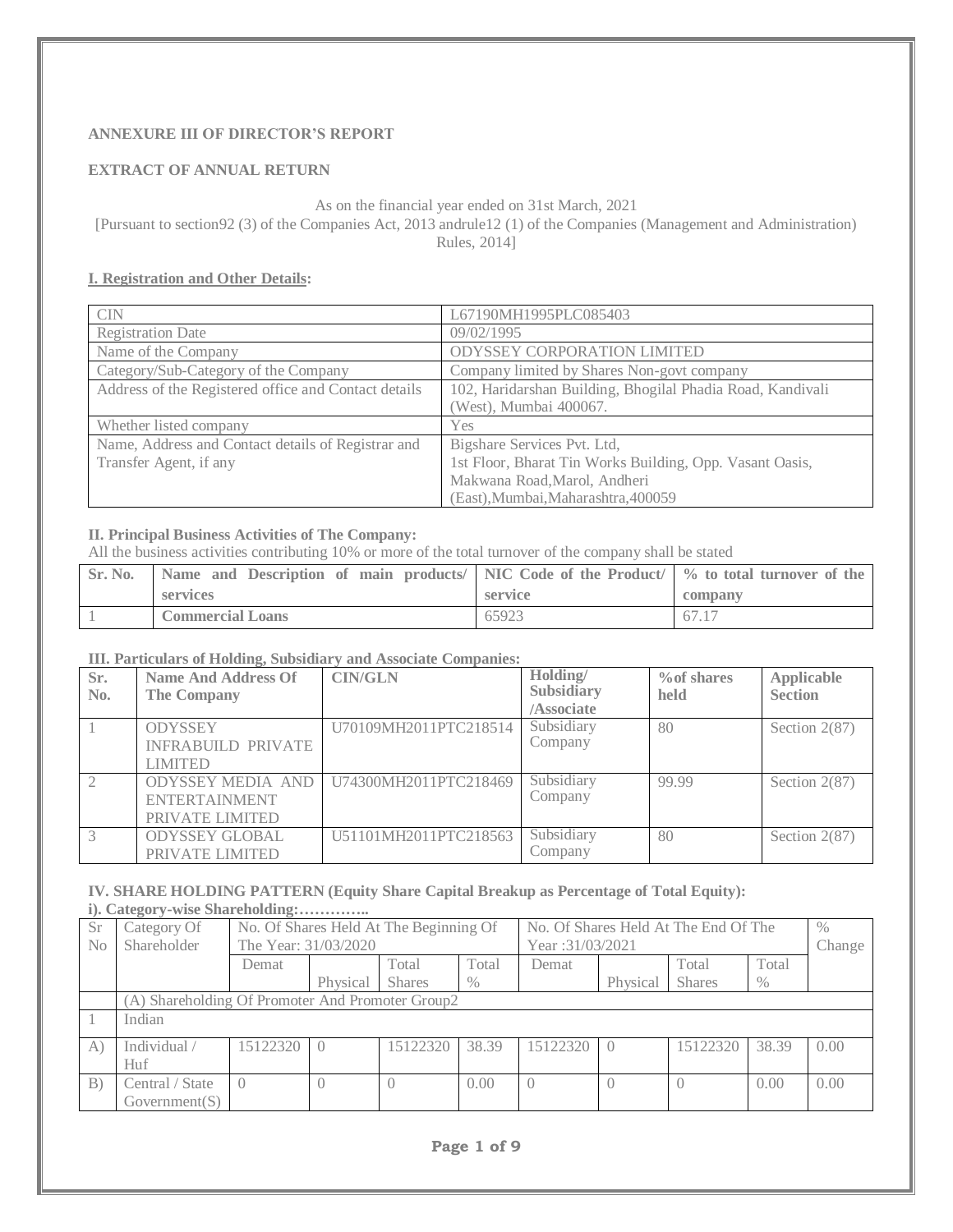| $\mathcal{C}$  | <b>Bodies</b>                                    | 2189015          | $\overline{0}$   | 2189015        | 5.56  | 2189015          | $\overline{0}$                 | 2189015                        | 5.56  | 0.00 |
|----------------|--------------------------------------------------|------------------|------------------|----------------|-------|------------------|--------------------------------|--------------------------------|-------|------|
| D)             | Corporate<br>Financial<br>Institutions /         | $\left( \right)$ | $\overline{()}$  | $\bigcirc$     | 0.00  | $\bigcirc$       | $\overline{0}$                 | $\overline{0}$                 | 0.00  | 0.00 |
|                | <b>Banks</b>                                     |                  |                  |                |       |                  |                                |                                |       |      |
| E)             | Any Others                                       |                  |                  |                |       |                  |                                |                                |       |      |
|                | (Specify)<br>Group<br>Companies                  | $\overline{0}$   | $\overline{0}$   | $\overline{0}$ | 0.00  | $\overline{0}$   | $\overline{0}$                 | $\overline{0}$                 | 0.00  | 0.00 |
| $\mathfrak{2}$ | <b>Trusts</b>                                    | $\overline{0}$   | $\overline{0}$   | $\overline{0}$ | 0.00  | $\overline{0}$   | $\left\langle {}\right\rangle$ | $\left\langle {}\right\rangle$ | 0.00  | 0.00 |
| 3              | <b>Directors</b><br>Relatives                    | $\overline{0}$   | $\left( \right)$ | $\overline{0}$ | 0.00  | $\overline{0}$   | $\overline{0}$                 | $\overline{0}$                 | 0.00  | 0.00 |
|                | Sub Total:                                       | 17311335         | $\left( \right)$ | 17311335       | 43.94 | 17311335         | $\overline{0}$                 | 17311335                       | 43.94 | 0.00 |
|                | (A) Shareholding Of Promoter And Promoter Group2 |                  |                  |                |       |                  |                                |                                |       |      |
| $\mathbf{2}$   | Foreign                                          |                  |                  |                |       |                  |                                |                                |       |      |
| A)             | <b>Bodies</b><br>Corporate                       | $\left( \right)$ | $\overline{0}$   | $\overline{0}$ | 0.00  | $\left( \right)$ | $\left( \right)$               | $\left( \right)$               | 0.00  | 0.00 |
| B)             | Individual                                       | $\overline{0}$   | $\bigcap$        | $\bigcap$      | 0.00  | $\overline{0}$   | $\overline{0}$                 | $\overline{0}$                 | 0.00  | 0.00 |
| $\mathcal{C}$  | Institutions                                     | $\overline{0}$   | $\overline{0}$   | $\overline{0}$ | 0.00  | $\overline{0}$   | $\sqrt{a}$                     | $\left\langle {}\right\rangle$ | 0.00  | 0.00 |
| D)             | Qualified<br>Foreign<br>Investor                 | $\overline{0}$   | $\overline{0}$   | $\overline{0}$ | 0.00  | $\overline{0}$   | $\overline{0}$                 | $\overline{0}$                 | 0.00  | 0.00 |
| E)             | Any Others<br>(Specify)                          | $\overline{0}$   | $\left( \right)$ | $\overline{0}$ | 0.00  | $\overline{0}$   | $\overline{0}$                 | $\overline{0}$                 | 0.00  | 0.00 |
|                | Sub Total:                                       | $\bigcap$        | $\left( \right)$ | $\bigcirc$     | 0.00  | $\overline{0}$   | $\overline{0}$                 | $\overline{0}$                 | 0.00  | 0.00 |
|                | (A) Shareholding Of Promoter And Promoter Group2 |                  |                  |                |       |                  |                                |                                |       |      |
| 3              | Non-Institutions                                 |                  |                  |                |       |                  |                                |                                |       |      |
| A)             | Any Others<br>(Specify)                          |                  |                  |                |       |                  |                                |                                |       |      |
| $\mathbf{1}$   | <b>Directors</b><br>Relatives                    | $\overline{0}$   | $\overline{0}$   | $\overline{0}$ | 0.00  | $\overline{0}$   | $\left\langle {}\right\rangle$ | $\left\langle {}\right\rangle$ | 0.00  | 0.00 |
|                | Sub Total:                                       | $\overline{0}$   | $\overline{0}$   | $\overline{0}$ | 0.00  | $\overline{0}$   | $\left\langle {}\right\rangle$ | $\sqrt{a}$                     | 0.00  | 0.00 |
|                | <b>Total Public</b><br>Shareholding              | 17311335         | $\overline{0}$   | 17311335       | 43.94 | 17311335         | $\left( \right)$               | 17311335                       | 43.94 | 0.00 |
| $\overline{4}$ | (B) Public Shareholding                          |                  |                  |                |       |                  |                                |                                |       |      |
|                | Institutions                                     |                  |                  |                |       |                  |                                |                                |       |      |
| A)             | Central / State<br>Government(S)                 | $\overline{0}$   | $\overline{0}$   | $\overline{0}$ | 0.00  | $\overline{0}$   | $\overline{0}$                 | $\left\langle {}\right\rangle$ | 0.00  | 0.00 |
| B)             | Financial<br>Institutions /<br><b>Banks</b>      | $\overline{0}$   | $\bigcap$        | $\overline{0}$ | 0.00  | $\overline{0}$   | $\overline{0}$                 | $\overline{0}$                 | 0.00  | 0.00 |
| $\mathcal{C}$  | Mutual Funds /<br>Uti                            | $\overline{0}$   | $\overline{0}$   | $\overline{0}$ | 0.00  | $\overline{0}$   | $\overline{0}$                 | $\overline{0}$                 | 0.00  | 0.00 |
| D)             | Venture<br>Capital Funds                         | $\bigcirc$       | $\bigcirc$       | $\bigcirc$     | 0.00  | $\left( \right)$ | $\overline{0}$                 | $\overline{0}$                 | 0.00  | 0.00 |
| E)             | Insurance<br>Companies                           | $\bigcap$        | $\bigcirc$       | $\overline{0}$ | 0.00  | $\overline{0}$   | $\overline{0}$                 | $\overline{0}$                 | 0.00  | 0.00 |
| F)             | Fii's                                            | $\left( \right)$ | $\bigcap$        | $\overline{0}$ | 0.00  | $\overline{0}$   | $\overline{0}$                 | $\left( \right)$               | 0.00  | 0.00 |
| G)             | Foreign<br>Venture<br>Capital                    | $\overline{0}$   | $\bigcap$        | $\overline{0}$ | 0.00  | $\overline{0}$   | $\overline{0}$                 | $\overline{0}$                 | 0.00  | 0.00 |
|                | Investors                                        |                  |                  |                |       |                  |                                |                                |       |      |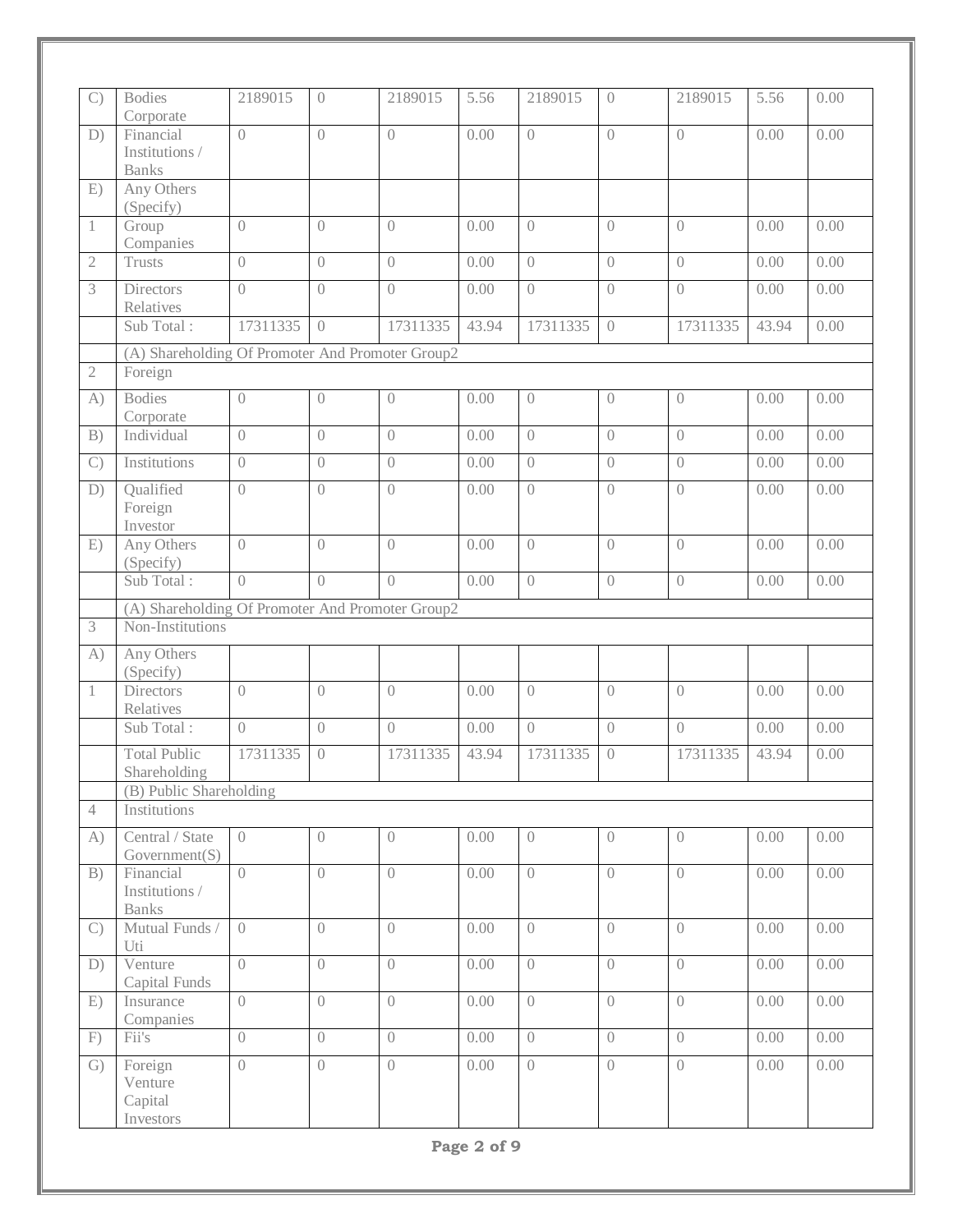| H              | Qualified<br>Foreign<br>Investor        | $\overline{0}$   | $\overline{0}$   | $\overline{0}$   | 0.00  | $\overline{0}$ | $\overline{0}$   | $\overline{0}$                 | 0.00  | 0.00   |
|----------------|-----------------------------------------|------------------|------------------|------------------|-------|----------------|------------------|--------------------------------|-------|--------|
| I)             | Any Others<br>(Specify)                 | $\overline{0}$   | $\overline{0}$   | $\overline{0}$   | 0.00  | $\overline{0}$ | $\overline{0}$   | $\sqrt{a}$                     | 0.00  | 0.00   |
| J)             | Foreign<br>Portfolio<br>Investor        | $\bigcirc$       | $\bigcirc$       | $\bigcirc$       | 0.00  | $\overline{0}$ | $\overline{0}$   | $\overline{0}$                 | 0.00  | 0.00   |
| K)             | Alternate<br>Investment<br>Fund         | $\bigcap$        | $\overline{0}$   | $\overline{0}$   | 0.00  | $\overline{0}$ | $\overline{0}$   | $\overline{0}$                 | 0.00  | 0.00   |
|                | Sub Total:                              | $\overline{0}$   | $\overline{0}$   | $\overline{0}$   | 0.00  | $\overline{0}$ | $\overline{0}$   | $\sqrt{a}$                     | 0.00  | 0.00   |
|                | (B) Public Shareholding                 |                  |                  |                  |       |                |                  |                                |       |        |
| 5              | Non-Institutions                        |                  |                  |                  |       |                |                  |                                |       |        |
| A)             | <b>Bodies</b><br>Corporate              | 7193695          | 1200             | 7194895          | 18.26 | 7223896        | 1200             | 7225096                        | 18.34 | 0.08   |
| B)             | Individual                              |                  |                  |                  |       |                |                  |                                |       |        |
| $\mathbf{1}$   | (Capital Upto<br>To Rs. 1 Lakh)         | 2988484          | 74740            | 3063224          | 7.78  | 3041414        | 74740            | 3116154                        | 7.91  | 0.13   |
| $\mathfrak{2}$ | (Capital<br>Greater Than<br>Rs. 1 Lakh) | 10856688         | 22000            | 10878688         | 27.61 | 10787007       | 22000            | 10809007                       | 27.44 | (0.18) |
| $\mathcal{C}$  | Any Others<br>(Specify)                 |                  |                  |                  |       |                |                  |                                |       |        |
| 1              | Hindu<br>Undivided<br>Family            | 516114           | $\overline{0}$   | 516114           | 1.31  | 893500         | $\left( \right)$ | 893500                         | 2.27  | 0.96   |
| $\mathbf{2}$   | <b>Trusts</b>                           | $\bigcirc$       | $\overline{0}$   | $\bigcirc$       | 0.00  | $\overline{0}$ | $\overline{0}$   | $\sqrt{a}$                     | 0.00  | 0.00   |
| 3              | Clearing<br>Member                      | 416513           | $\overline{0}$   | 416513           | 1.06  | 25677          | $\left( \right)$ | 25677                          | 0.07  | (0.99) |
| $\overline{4}$ | Non Resident<br>Indians (Nri)           | $\bigcirc$       | $\bigcirc$       | $\bigcirc$       | 0.00  | $\bigcirc$     | $\overline{0}$   | $\overline{0}$                 | 0.00  | 0.00   |
| 5              | Non Resident<br>Indians (Repat)         | 12331            | $\left( \right)$ | 12331            | 0.03  | 12331          | $\overline{0}$   | 12331                          | 0.03  | 0.00   |
| 6              | Non Resident<br>Indians (Non<br>Repat)  | 1000             | $\bigcirc$       | $1000\,$         | 0.00  | $1000\,$       | $\sqrt{a}$       | 1000                           | 0.00  | 0.00   |
| $\tau$         | <b>Directors</b><br>Relatives           | $\overline{0}$   | $\overline{0}$   | $\overline{0}$   | 0.00  | $\overline{0}$ | $\overline{0}$   | $\left( \right)$               | 0.00  | 0.00   |
| 8              | Employee                                | $\overline{0}$   | $\overline{0}$   | $\left( \right)$ | 0.00  | $\overline{0}$ | $\overline{0}$   | $\left( \right)$               | 0.00  | 0.00   |
| 9              | Overseas<br><b>Bodies</b><br>Corporates | $\left( \right)$ | $\sqrt{a}$       | $\sqrt{a}$       | 0.00  | $\sqrt{a}$     | $\overline{0}$   | $\left( \right)$               | 0.00  | 0.00   |
| 10             | Partnership<br>Firm                     | 100              | $\overline{0}$   | 100              | 0.00  | 100            | $\overline{0}$   | 100                            | 0.00  | 0.00   |
| 11             | Unclaimed<br>Suspense<br>Account        | $\overline{0}$   | $\overline{0}$   | $\overline{0}$   | 0.00  | $\overline{0}$ | $\overline{0}$   | $\sqrt{a}$                     | 0.00  | 0.00   |
| 12             | Iepf                                    | $\overline{0}$   | $\overline{0}$   | $\bigcap$        | 0.00  | $\overline{0}$ | $\overline{0}$   | $\left\langle {}\right\rangle$ | 0.00  | 0.00   |
| D)             | Qualified<br>Foreign                    | $\overline{0}$   | $\overline{0}$   | $\overline{0}$   | 0.00  | $\overline{0}$ | $\overline{0}$   | $\left( \right)$               | 0.00  | 0.00   |
|                | Investor                                |                  |                  |                  |       |                |                  |                                |       |        |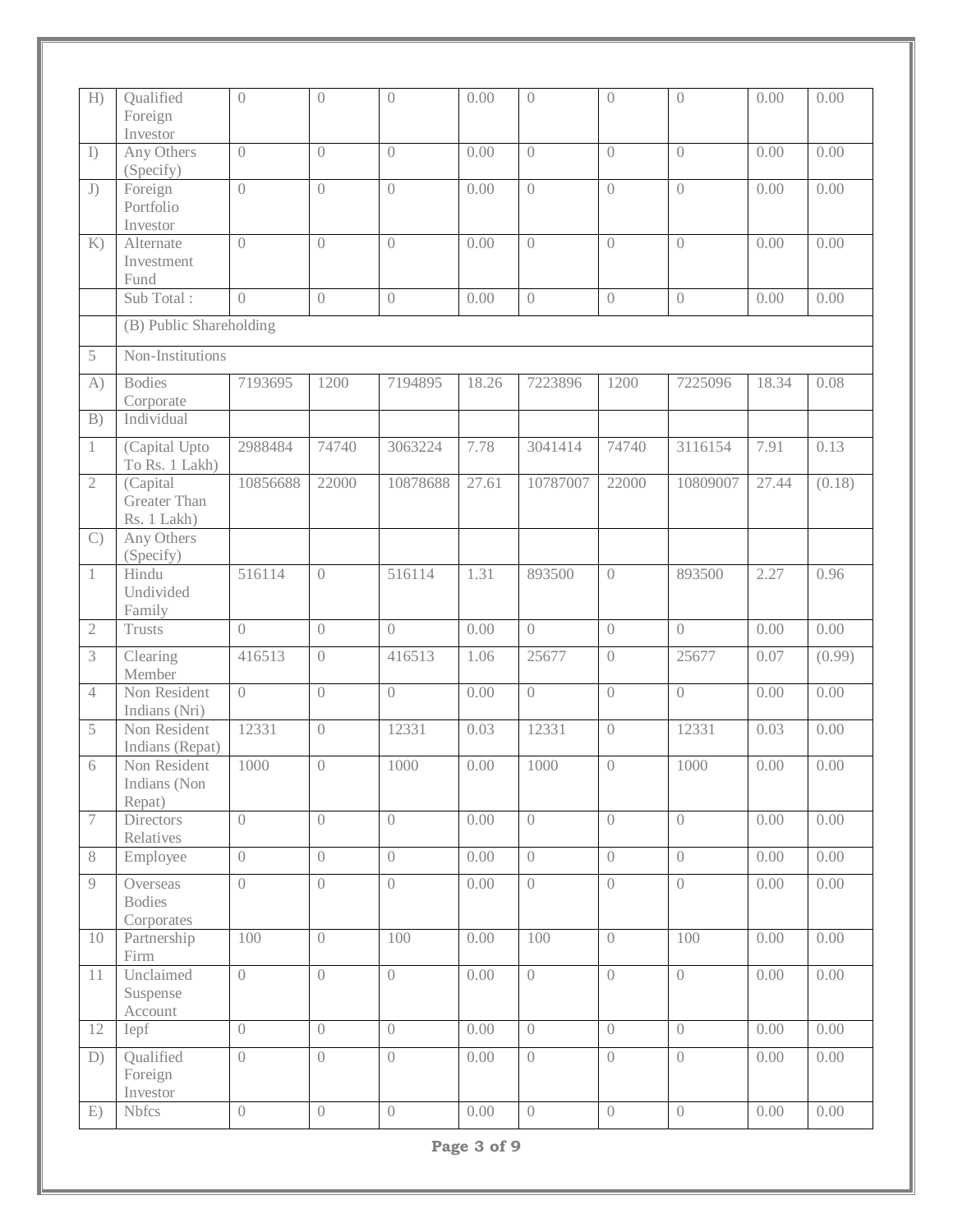|    | Registered<br>With Rhi                                                               |           |           |           |        |                  |                  |                  |        |      |
|----|--------------------------------------------------------------------------------------|-----------|-----------|-----------|--------|------------------|------------------|------------------|--------|------|
|    | Sub Total:                                                                           | 21984925  | 97940     | 22082865  | 56.06  | 21984925         | 97940            | 22082865         | 56.06  | 0.00 |
|    | <b>Total Public</b><br>Shareholding                                                  | 21984925  | 97940     | 22082865  | 56.06  | 21984925         | 97940            | 22082865         | 56.06  | 0.00 |
|    | (C) Shares Held By Custodians And Against Which Depository Receipts Have Been Issued |           |           |           |        |                  |                  |                  |        |      |
| 6  |                                                                                      |           |           |           |        |                  |                  |                  |        |      |
| F) | Shares Held<br>By Custodians                                                         | $\bigcap$ | $\bigcap$ | $\bigcap$ | 0.00   | $\left($         | $\bigcirc$       | $\left( \right)$ | 0.00   | 0.00 |
| 13 | Promoter And<br>Promoter<br>Group                                                    | $\bigcap$ | $\bigcap$ | $\bigcap$ | 0.00   | $\left( \right)$ | $\bigcap$        | $\left( \right)$ | 0.00   | 0.00 |
| 14 | Public                                                                               | $\bigcap$ | $\bigcap$ | $\bigcap$ | 0.00   | $\bigcap$        | $\bigcap$        | $\bigcap$        | 0.00   | 0.00 |
|    | Sub Total:                                                                           | $\bigcap$ | $\bigcap$ | $\bigcap$ | 0.00   | $\left( \right)$ | $\left( \right)$ | $\left( \right)$ | 0.00   | 0.00 |
|    | <b>Total Public</b><br>Shareholding                                                  | $\bigcap$ | $\bigcap$ | $\bigcap$ | 0.00   | $\left( \right)$ | $\left( \right)$ | $\bigcap$        | 0.00   | 0.00 |
|    | <b>Grand Total</b>                                                                   | 39296260  | 97940     | 39394200  | 100.00 | 39296260         | 97940            | 39394200         | 100.00 | 0.00 |

## **ii) Shareholding of Promoters & Promoter Group**

| S1                       | Shareholder'                      |                             |                                                                    | Shareholding At Beginning Of The Year                 |                        |                                                               | Shareholding At The End Of The Year 31/03/2021        |                             |
|--------------------------|-----------------------------------|-----------------------------|--------------------------------------------------------------------|-------------------------------------------------------|------------------------|---------------------------------------------------------------|-------------------------------------------------------|-----------------------------|
| No                       | s Name                            | 31/03/2020                  |                                                                    |                                                       |                        |                                                               |                                                       |                             |
|                          |                                   | No Of<br><b>Shares</b>      | % Of<br>Total<br><b>Shares</b><br>Of The<br>Compan<br>$\mathbf{V}$ | % Of Shares<br>Pledged/Encumbere<br>d To Total Shares | No Of<br><b>Shares</b> | $%$ Of<br>Total<br>Shares<br>Of The<br>Compan<br>$\mathbf{V}$ | % Of Shares<br>Pledged/Encumbere<br>d To Total Shares | $\frac{0}{0}$<br>Chang<br>e |
| 1                        | Hemanshu<br>Ramniklal<br>Mehta    | 10120                       | 0.0257                                                             | 0.0000                                                | 10120                  | 0.0257                                                        | 0.0000                                                | 0.0000                      |
| $\mathfrak{2}$           | Hiten<br>Ramniklal<br>Mehta       | 48000                       | 0.1218                                                             | 0.0000                                                | 48000                  | 0.1218                                                        | 0.0000                                                | 0.0000                      |
| 3                        | Alacrity<br>Securities<br>Limited | 163521                      | 0.4151                                                             | 0.0000                                                | 163521                 | 0.4151                                                        | 0.0000                                                | 0.0000                      |
| $\overline{4}$           | <b>Bina</b><br>Himanshu<br>Mehta  | 200000                      | 0.5077                                                             | 0.0000                                                | 200000                 | 0.5077                                                        | 0.0000                                                | 0.0000                      |
| 5                        | Alacrity<br>Securities<br>Limited | 600000                      | 1.5231                                                             | 0.0000                                                | 600000                 | 1.5231                                                        | 0.0000                                                | 0.0000                      |
| 6                        | Alacrity<br>Securities<br>Limited | 1425494                     | 3.6185                                                             | 0.0000                                                | 1425494                | 3.6185                                                        | 0.0000                                                | 0.0000                      |
| $\overline{\mathcal{I}}$ | Pooja<br>Hemanshu<br>Mehta        | 1486420<br>$\left( \right)$ | 37.7320                                                            | 0.0000                                                | 1486420<br>$\bigcap$   | 37.7320                                                       | 0.0000                                                | 0.0000                      |
| Tota                     |                                   | 1731133<br>5                | 43.9439                                                            |                                                       | 1731133<br>5           | 43.9439                                                       |                                                       | 0.0000                      |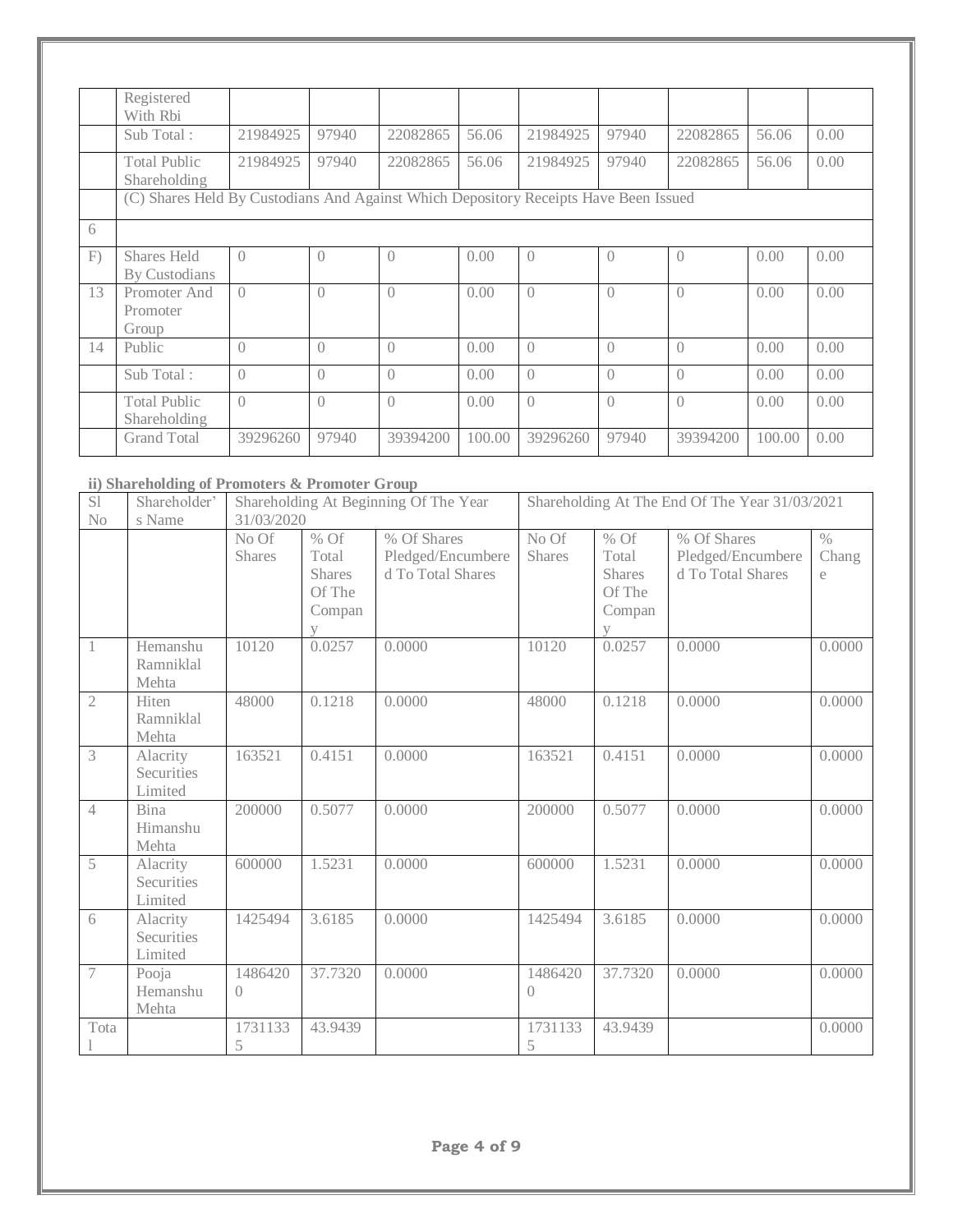|  |  |  |  | iii) Change in Promoters' Shareholding |
|--|--|--|--|----------------------------------------|
|--|--|--|--|----------------------------------------|

| Sr<br>N <sub>o</sub> | Name                              | Shareholding                                                    |                                          | Date        | Increase/Decre<br>ase In<br>Shareholding | Reas<br>on | During The Year | <b>Cumulative Shareholding</b>         |
|----------------------|-----------------------------------|-----------------------------------------------------------------|------------------------------------------|-------------|------------------------------------------|------------|-----------------|----------------------------------------|
|                      |                                   | No. Of<br>Shares At<br>The<br>Beginning /<br>End Of The<br>Year | $%$ Total<br>Shares Of<br>The<br>Compnay |             |                                          |            | No Of<br>Shares | % Total<br>Shares Of<br>The<br>Company |
| 1                    | Pooja<br>Hemanshu<br>Mehta        | 14864200                                                        | 37.73                                    | 31-Mar-2020 |                                          |            | 14864200        | 37.73                                  |
|                      |                                   | 14864200                                                        | 37.73                                    | 31-Mar-2021 |                                          |            | 14864200        | 37.73                                  |
| $\overline{2}$       | Alacrity<br>Securities<br>Limited | 2189015                                                         | 5.56                                     | 31-Mar-2020 |                                          |            | 2189015         | 5.56                                   |
|                      |                                   |                                                                 | 5.56                                     | 22-Jan-2021 | 1,000                                    | Buy        | 2190015         | 5.56                                   |
|                      |                                   |                                                                 | 5.56                                     | 29-Jan-2021 | $-812$                                   | Sell       | 2189203         | 5.56                                   |
|                      |                                   |                                                                 | 5.56                                     | 05-Feb-2021 | $-188$                                   | Sell       | 2189015         | 5.56                                   |
|                      |                                   | 2189015                                                         | 5.56                                     | 31-Mar-2021 |                                          |            | 2189015         | 5.56                                   |
| 3                    | Bina<br>Himanshu<br>Mehta         | 200000                                                          | 0.51                                     | 31-Mar-2020 |                                          |            | 200000          | 0.51                                   |
|                      |                                   | 200000                                                          | 0.51                                     | 31-Mar-2021 |                                          |            | 200000          | 0.51                                   |
| $\overline{4}$       | Hiten<br>Ramniklal<br>Mehta       | 48000                                                           | 0.12                                     | 31-Mar-2020 |                                          |            | 48000           | 0.12                                   |
|                      |                                   | 48000                                                           | 0.12                                     | 31-Mar-2021 |                                          |            | 48000           | 0.12                                   |
| 5                    | Hemanshu<br>Ramniklal<br>Mehta    | 10120                                                           | 0.03                                     | 31-Mar-2020 |                                          |            | 10120           | 0.03                                   |
|                      |                                   | 10120                                                           | 0.03                                     | 31-Mar-2021 |                                          |            | 10120           | 0.03                                   |

**(iv) Shareholding Pattern of top ten Shareholders (other than Directors, Promoters and Holders of GDRs and ADRs):**

| <b>Sr</b><br>No | Name                               | Shareholding                                                                                |                                        | Date                   | Increase/Decrease<br>In Shareholding | Reason | Cumulative<br>Shareholding During<br>The Year |                                        |
|-----------------|------------------------------------|---------------------------------------------------------------------------------------------|----------------------------------------|------------------------|--------------------------------------|--------|-----------------------------------------------|----------------------------------------|
|                 |                                    | No. Of Shares<br>At The<br>Beginning<br>(31/03/2020)/<br>End Of The<br>Year<br>(31/03/2021) | % Total<br>Shares Of<br>The<br>Compnay |                        |                                      |        | No Of<br><b>Shares</b>                        | % Total<br>Shares Of<br>The<br>Compnay |
| 1               | G Lakshmi<br>Aruna                 | 1800000                                                                                     | 4.57                                   | $31 -$<br>Mar-<br>2020 | $\bigcap$                            |        | 1800000                                       | 4.57                                   |
|                 |                                    | 1800000                                                                                     | 4.57                                   | $31 -$<br>Mar-<br>2021 | $\bigcap$                            |        | 1800000                                       | 4.57                                   |
| $\mathfrak{2}$  | Nilarya Trading<br>Private Limited | 1541980                                                                                     | 3.91                                   | $31 -$<br>Mar-         | $\bigcap$                            |        | 1541980                                       | 3.91                                   |
|                 |                                    |                                                                                             |                                        | Page 5 of 9            |                                      |        |                                               |                                        |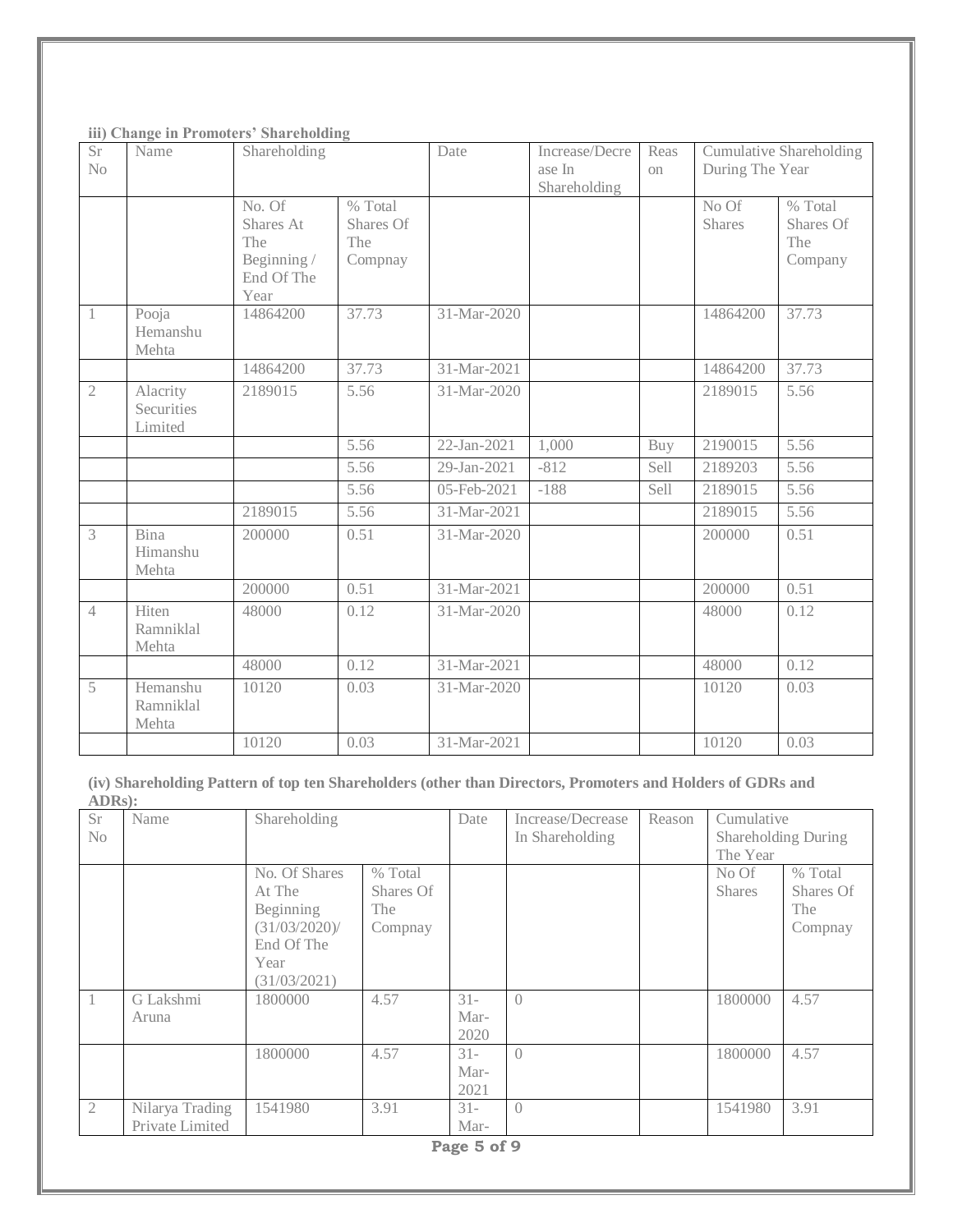|                |                                                        |         |      | 2020                   |                  |      |                |      |
|----------------|--------------------------------------------------------|---------|------|------------------------|------------------|------|----------------|------|
|                |                                                        | 1541980 | 3.91 | $31 -$<br>Mar-         | $\overline{0}$   |      | 1541980        | 3.91 |
|                |                                                        |         |      | 2021                   |                  |      |                |      |
| $\mathfrak{Z}$ | Srinivasulu<br>Venkata Metri                           | 1000000 | 2.54 | $31 -$<br>Mar-<br>2020 | $\overline{0}$   |      | 1000000        | 2.54 |
|                |                                                        | 1000000 | 2.54 | $31 -$<br>Mar-<br>2021 | $\overline{0}$   |      | 1000000        | 2.54 |
| $\overline{4}$ | V H Shafi Kur<br>Rehman                                | 794950  | 2.02 | $31 -$<br>Mar-<br>2020 | $\left( \right)$ |      | 794950         | 2.02 |
|                |                                                        | 794950  | 2.02 | $31 -$<br>Mar-<br>2021 | $\bigcirc$       |      | 794950         | 2.02 |
| 5              | Vakkal Impex<br>Private Limited                        | 600000  | 1.52 | $31 -$<br>Mar-<br>2020 | $\overline{0}$   |      | 600000         | 1.52 |
|                |                                                        | 600000  | 1.52 | $31 -$<br>Mar-<br>2021 | $\bigcap$        |      | 600000         | 1.52 |
| 6              | Earthstone<br>Energy &<br>Natural<br>Resources Ltd     | 505000  | 1.28 | $31 -$<br>Mar-<br>2020 | $\bigcap$        |      | 505000         | 1.28 |
|                |                                                        | 505000  | 1.28 | $31 -$<br>Mar-<br>2021 | $\left( \right)$ |      | 505000         | 1.28 |
| $\tau$         | Yesha<br>Developers Llp                                | 465000  | 1.18 | $31 -$<br>Mar-<br>2020 | $\left( \right)$ |      | 465000         | 1.18 |
|                |                                                        | 465000  | 1.18 | $31 -$<br>Mar-<br>2021 | $\overline{0}$   |      | 465000         | 1.18 |
| 8              | Compact<br>Agencies Private<br>Limited                 | 452709  | 1.15 | $31 -$<br>Mar-<br>2020 | $\overline{0}$   |      | 452709         | 1.15 |
|                |                                                        | 452709  | 1.15 | $31 -$<br>Mar-<br>2021 | $\overline{0}$   |      | 452709         | 1.15 |
| 9              | Bhamini Paresh<br>Shah                                 | 410248  | 1.04 | $31 -$<br>Mar-<br>2020 | $\overline{0}$   |      | 410248         | 1.04 |
|                |                                                        |         | 0.00 | $04 -$<br>Sep-<br>2020 | $-410248$        | Sell | $\overline{0}$ | 0.00 |
|                |                                                        |         | 0.00 | $31 -$<br>Mar-<br>2021 | $\overline{0}$   |      | $\overline{0}$ | 0.00 |
| 10             | Sorus Media<br>And<br>Advertisement<br>Private Limited | 401341  | 1.02 | $31 -$<br>Mar-<br>2020 | $\overline{0}$   |      | 401341         | 1.02 |
|                |                                                        | 401341  | 1.02 | $31 -$<br>Mar-<br>2021 | $\overline{0}$   |      | 401341         | 1.02 |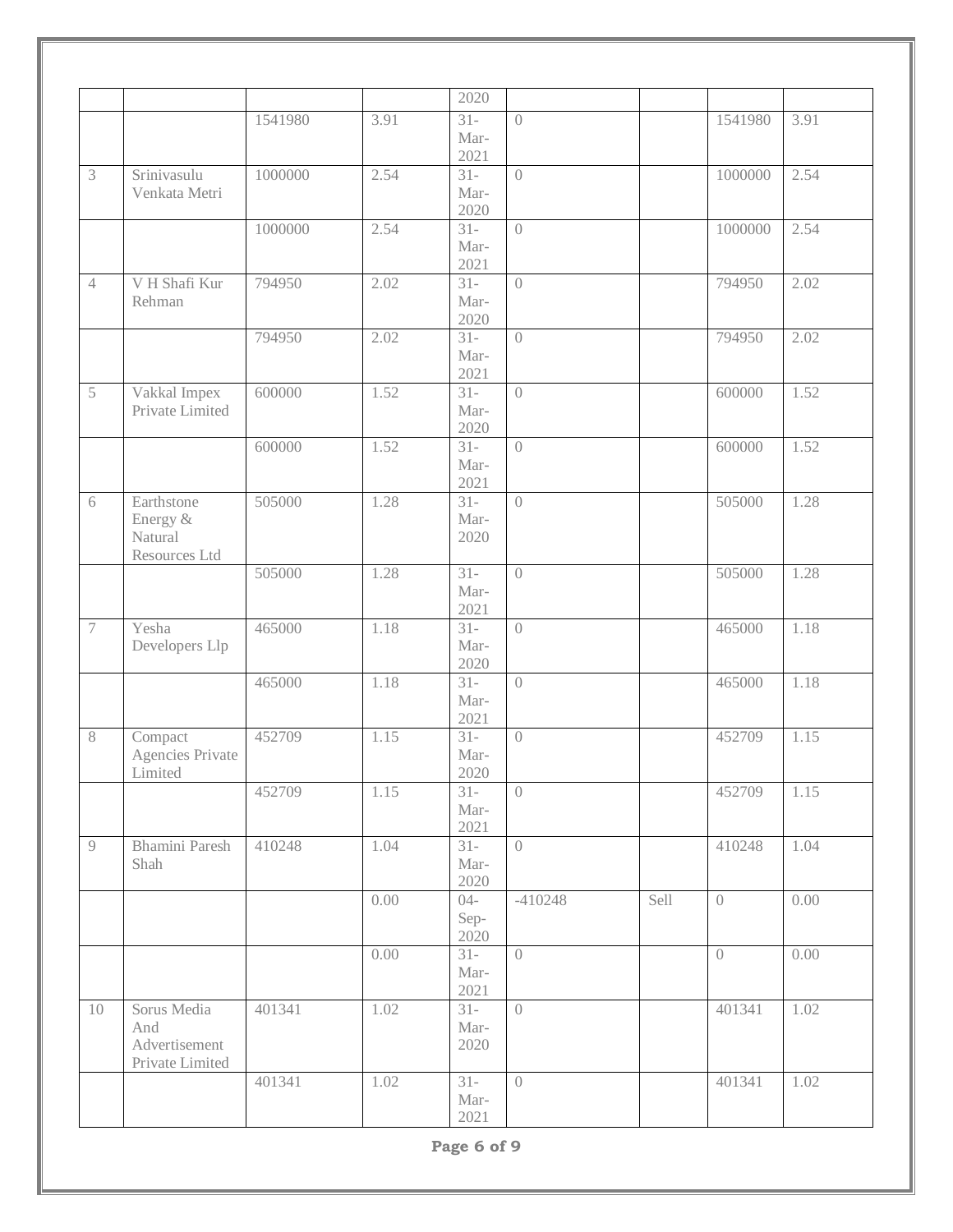| -14 | Anoop Jain Huf | IU.    | 0.00 | $31 -$<br>Mar-<br>2020 |        | Sell | O      | 0.00 |
|-----|----------------|--------|------|------------------------|--------|------|--------|------|
|     |                |        | 0.98 | $30-$<br>Sep-<br>2020  | 385584 | Buy  | 385584 | 0.98 |
|     |                | 385584 | 0.98 | $31 -$<br>Mar-<br>2021 |        |      | 385584 | 0.98 |

#### **(v) Shareholding of Directors and Key Managerial Personnel:**

| For Each of the Directors and Key | Shareholding at the beginning of the |                   | Cumulative Shareholding during the |                      |  |
|-----------------------------------|--------------------------------------|-------------------|------------------------------------|----------------------|--|
| Managerial Personnel.             | year.                                |                   | vear.                              |                      |  |
|                                   | No. of shares                        | % of total shares | No. of shares                      | % of total shares of |  |
|                                   |                                      | of the company    |                                    | the company          |  |
| Hiten Ramniklal Mehta             | 48000                                | 0.12              | 48000                              | 0.12                 |  |

#### **V. INDEBTEDNESS**

**Indebtedness of the Company including interest outstanding/accrued but not due for payment** 

|                                                     | <b>Secured Loans</b><br>excluding deposits    | <b>Unsecured</b><br>Loans | <b>Deposits</b> | <b>Total</b><br><b>Indebtedness</b> |  |  |
|-----------------------------------------------------|-----------------------------------------------|---------------------------|-----------------|-------------------------------------|--|--|
| Indebtedness at the beginning of the financial year |                                               |                           |                 |                                     |  |  |
| i) Principal Amount                                 | 172899                                        | 2600000                   | Ni1             | 2772899                             |  |  |
| ii) Interest due but not paid                       | Nil                                           | Nil                       | N <sub>i</sub>  | <b>Nil</b>                          |  |  |
| iii) Interest accrued but not due                   | Nil                                           | Nil                       | N <sub>il</sub> | N <sub>i</sub>                      |  |  |
| Total $(i+iii+iii)$                                 | 172899                                        | 2600000                   | Nil             | 2772899                             |  |  |
| Change in Indebtedness during the financial year    |                                               |                           |                 |                                     |  |  |
| Addition                                            | 5000000                                       | 33509384                  | <b>Nil</b>      | 38509384                            |  |  |
| Reduction                                           | 451298                                        | 36006724                  | N <sub>il</sub> | 36458022                            |  |  |
| Net Change                                          | 4548702                                       | (2497340)                 | N <sub>i</sub>  | 2051362                             |  |  |
|                                                     | Indebtedness at the end of the financial year |                           |                 |                                     |  |  |
| i) Principal Amount                                 | 4721601                                       | 102660                    | N <sub>i</sub>  | 4824261                             |  |  |
| ii) Interest due but not paid                       | Nil                                           | N <sub>i</sub>            | N <sub>i</sub>  | <b>Nil</b>                          |  |  |
| iii) Interest accrued but not due                   | N <sub>i</sub>                                | N <sub>i</sub>            | N <sub>i</sub>  | N <sub>i</sub>                      |  |  |
| Total $(i+iii+iii)$                                 | 4721601                                       | 102660                    | <b>Nil</b>      | 4824261                             |  |  |

#### **VI. REMUNERATION OF DIRECTORS AND KEYMANAGERIAL PERSONNEL:**

**A. Remuneration to Managing Director, Whole-time Directors and/or Manager.**

| Sr.                      | <b>Particulars of Remuneration</b>                                    | <b>Hiten Ramniklal Mehta</b> | <b>Total Amount</b> |  |  |  |
|--------------------------|-----------------------------------------------------------------------|------------------------------|---------------------|--|--|--|
| No.                      |                                                                       | <b>Whole Time Director</b>   | <b>INR</b>          |  |  |  |
|                          | Gross salary                                                          | 900000                       | 900000              |  |  |  |
|                          | (a) Salary as per provisions contained in section $17(1)$ of the      | N <sub>il</sub>              | <b>Nil</b>          |  |  |  |
|                          | Income Tax. 1961.                                                     |                              |                     |  |  |  |
|                          | (b) Value of perquisites $u/s$ 17(2) of the Income tax Act, 1961.     | N <sub>il</sub>              | N <sub>i</sub>      |  |  |  |
|                          | (c) Profits in lieu of salary under section $17(3)$ of the Income Tax | N <sub>i</sub>               | N <sub>i</sub>      |  |  |  |
|                          | Act, 1961.                                                            |                              |                     |  |  |  |
| $\mathfrak{D}$           | Stock option                                                          | N <sub>i</sub>               | N <sub>i</sub>      |  |  |  |
| 3                        | <b>Sweat Equity</b>                                                   | N <sub>i</sub>               | N <sub>i</sub>      |  |  |  |
| $\overline{4}$           | Commission as % of profit others (specify)                            | N <sub>i</sub>               | N <sub>i</sub>      |  |  |  |
| $\overline{\mathcal{L}}$ | Others, please specify                                                | <b>Nil</b>                   | N <sub>i</sub>      |  |  |  |
|                          | $D_{0}$ $\alpha$ $\alpha$ $\beta$ $\alpha$ $\beta$ $\alpha$           |                              |                     |  |  |  |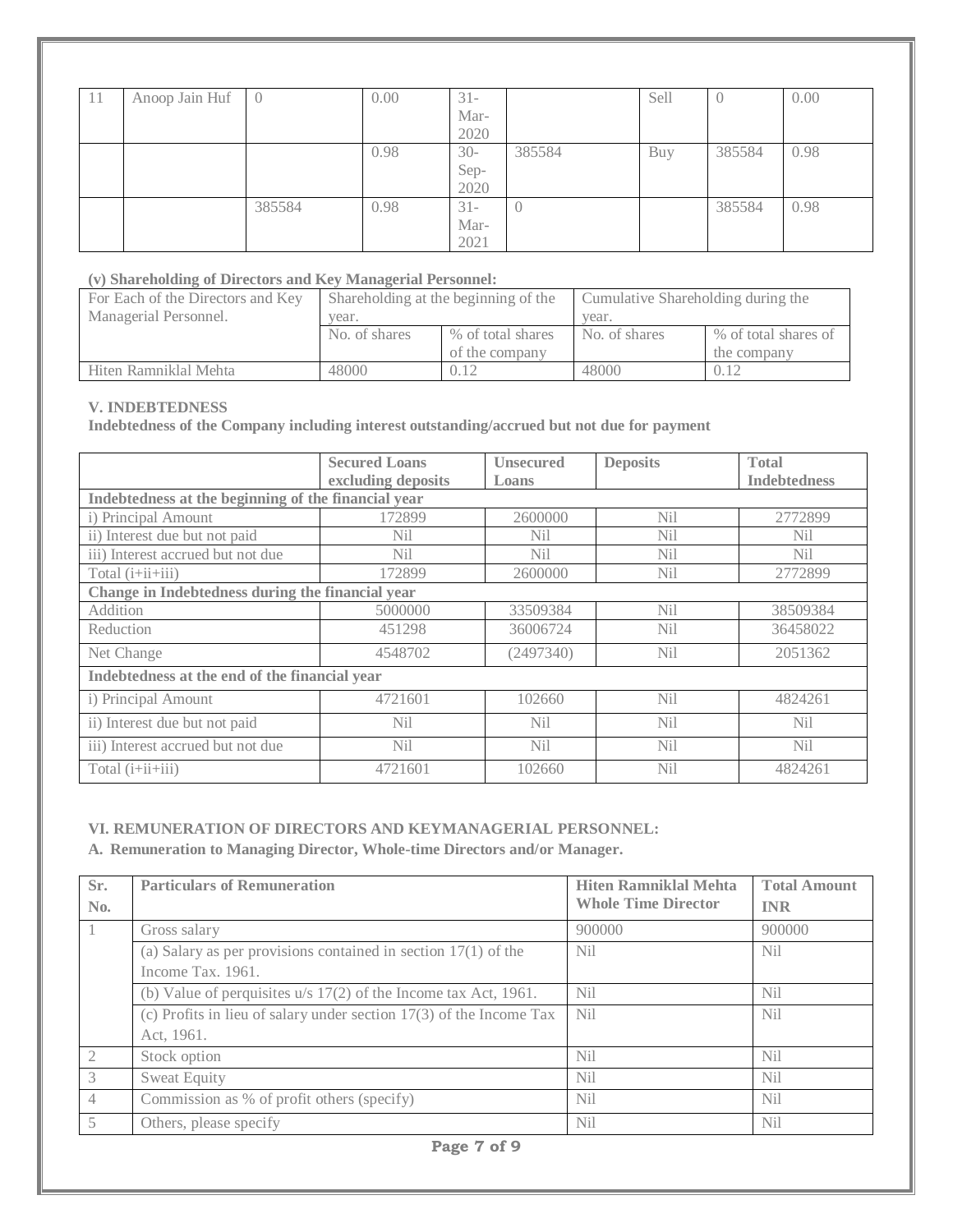| <b>__</b><br>`otal<br>А<br>( <i>i</i> A | 900000        | 900000                           |
|-----------------------------------------|---------------|----------------------------------|
| $-$<br>Ceiling as<br>per<br>the Act     | $\sim$<br>NA. | $\sim$<br>$N_{\rm A}$<br>1 V 4 X |

# **B. Remuneration to other Directors –**

| Sr.<br>No.     | <b>Particulars of Remuneration</b>                | <b>Name of the Directors</b> |            |
|----------------|---------------------------------------------------|------------------------------|------------|
|                | <b>Independent Directors</b>                      |                              | <b>INR</b> |
|                | (a) Fee for attending board committee<br>meetings |                              |            |
|                | (b) Commission                                    |                              |            |
|                | (c) Others, please specify                        |                              |            |
|                | total $(1)$                                       |                              |            |
| $\overline{2}$ | Other Non-Executive Directors                     |                              |            |
|                | (a) Fee for attending<br>board committee meetings |                              |            |
|                | (b) Commission                                    |                              |            |
|                | (c) Others [Remuneration]                         |                              |            |
|                | Total $(2)$                                       |                              |            |
|                | Total $(B)=(1+2)$                                 |                              |            |
|                | total Managerial Remuneration                     |                              |            |
|                | Overall Ceiling as per the Act.                   |                              |            |

# **C. Remuneration to Key Managerial Personnel Other Than MD/Manager/WTD –**

| Sr.            | <b>Particulars of Remuneration</b>                                                        | <b>Key Managerial Personnel</b> |  |  |
|----------------|-------------------------------------------------------------------------------------------|---------------------------------|--|--|
| No.            |                                                                                           |                                 |  |  |
|                | Gross Salary                                                                              |                                 |  |  |
|                | (a) Salary as per provisions contained in section $17(1)$ of the Income Tax<br>Act, 1961. |                                 |  |  |
|                | (b) Value of perquisites $u/s$ 17(2) of the Income Tax Act, 1961.                         |                                 |  |  |
|                | (c) Profits in lieu of salary under section $17(3)$ of the Income Tax Act,<br>1961.       |                                 |  |  |
| $\mathfrak{2}$ | <b>Stock Option</b>                                                                       |                                 |  |  |
| 3              | <b>Sweat Equity</b>                                                                       |                                 |  |  |
| $\overline{4}$ | Commission as % of profit                                                                 |                                 |  |  |
| 5              | Others, please specify                                                                    |                                 |  |  |
|                | Total                                                                                     |                                 |  |  |

# **VII.\*PENALTIES/PUNISHMENT/COMPOUNDING OF OFFENCES:**

**\***There was no penalty, punishment, compounding of offences for the Company, directors or any other officers in default in respect of the Companies Act, 1956 & Companies Act, 2013.